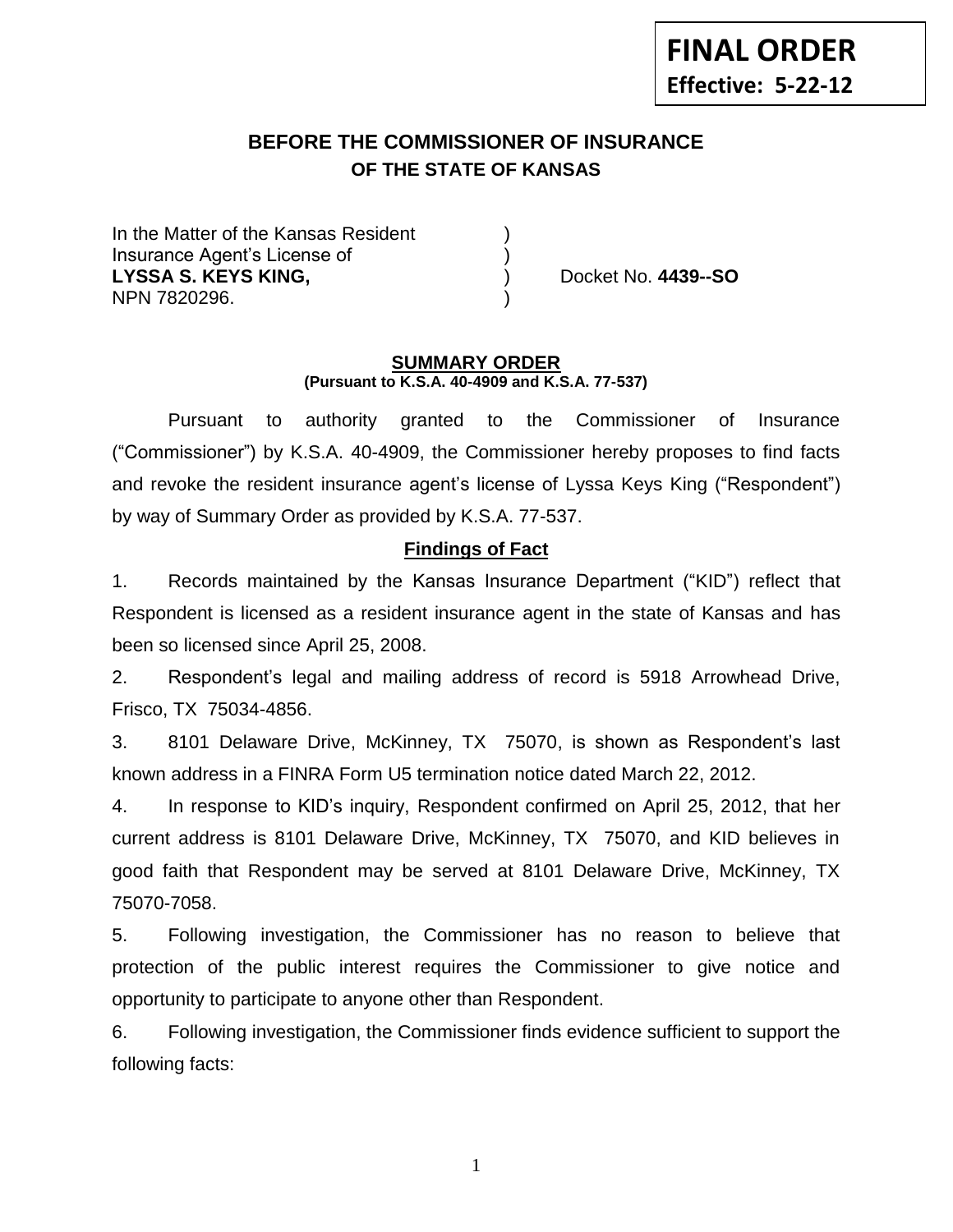7. Respondent was charged with bank fraud, a felony, in violation of 18 U.S.C. §1344, in the United States District Court for the Eastern District of Texas, case number 4:11CR119.

8. In an order dated November 15, 2011, the district judge accepted Respondent's plea of guilty.

9. By letter dated April 5, 2012, and addressed to Respondent at her address of record, counsel for KID invited Respondent to reply in writing by mail or email if she disputed the foregoing facts.

10. By email message dated April 23, 2012, Respondent did not dispute the facts but offered to surrender her license, and in a subsequent reply confirmed her current address but did not respond to KID's request that she provide information about the status of her criminal case.

11. Thus, the facts are deemed to be undisputed, and the Commissioner assumes from the passage of six months since the plea that Respondent has been sentenced or soon will be, and that the plea reflects Respondent's admission of the truth of each element of the offense.

12. Prior to KID's inquiry, Respondent had not reported either a conviction or her change of address as required by K.A.R. §40-7-9.

## **Applicable Law**

13. K.S.A. 40-4909(a) provides, in relevant part:

"The commissioner may deny, suspend, revoke or refuse renewal of any license issued under this act if the commissioner finds that the applicant or license holder has . . .

(2) Violated: (A) Any provision of chapter 40 of the Kansas Statutes Annotated, and amendments thereto, or any rule and regulation promulgated thereunder;

(6)Been convicted of a misdemeanor or felony. . . .

(8) Used any fraudulent, coercive, or dishonest practice, or demonstrated any incompetence, untrustworthiness, or financial irresponsibility in the conduct of business in this state or elsewhere. . . ." K.S.A. 2010 Supp. 40- 4909(a).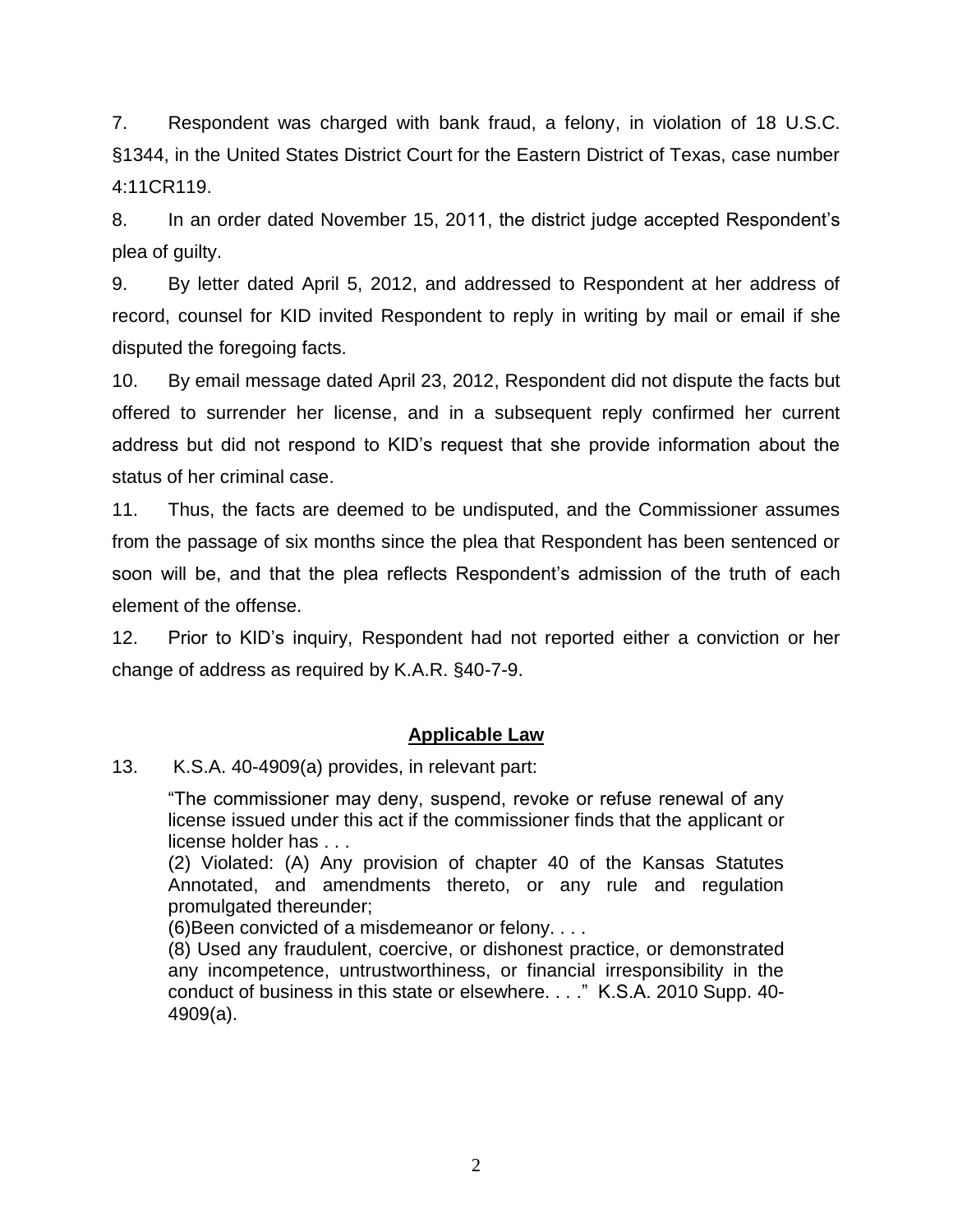14. K.A.R. §40-7-9 requires a licensee to report certain events to the Commissioner within 30 days of the occurrence, including criminal convictions and changes of address. K.A.R. §40-7-9(d) and (f).

15. In addition, the Commissioner may revoke any license issued under the Insurance Agents Licensing Act if the Commissioner finds that the interests of the insurer or the insurable interests of the public are not properly served under such license. K.S.A. 2010 Supp. 40-4909(b).

#### **Conclusions of Law**

16. The Commissioner has jurisdiction over Respondent as well as the subject matter of this proceeding, and such proceeding is held in the public interest.

17. The Commissioner finds that Respondent's license may be revoked pursuant to K.S.A. 40-4909(a)(8) because Respondent has been found guilty of a felony, and while the judgment is not yet final, Respondent has admitted guilt and declined to provide information about the status of the case or any reason to believe that sentencing is not imminent.

18. The Commissioner finds that Respondent's license may be revoked pursuant to K.S.A. 40-4909(a)(8) because Respondent has used a fraudulent and dishonest practice in making false statements as part of an application for a loan of \$1.2 million dollars, as evidenced by the indictment and plea of guilty in United States District Court for the Eastern District of Texas, case number 4:11CR119.

19. The Commissioner also finds that Respondent's license may be revoked pursuant to K.S.A. 40-4909(a)(2)(A) because Respondent violated K.A.R. §40-7-9 by failing to notify the Commissioner of a change of address within 30 days.

20. Based on the foregoing findings, the Commissioner concludes that sufficient grounds exist for the revocation of Respondent's insurance agent license pursuant to K.S.A. 2010 Supp. 40-4909(a).

21. Further, the Commissioner finds that Respondent's license should be revoked pursuant to K.S.A. 40-4909(b) because it is not serving the interests of the insurer or the insurable interests of the public.

3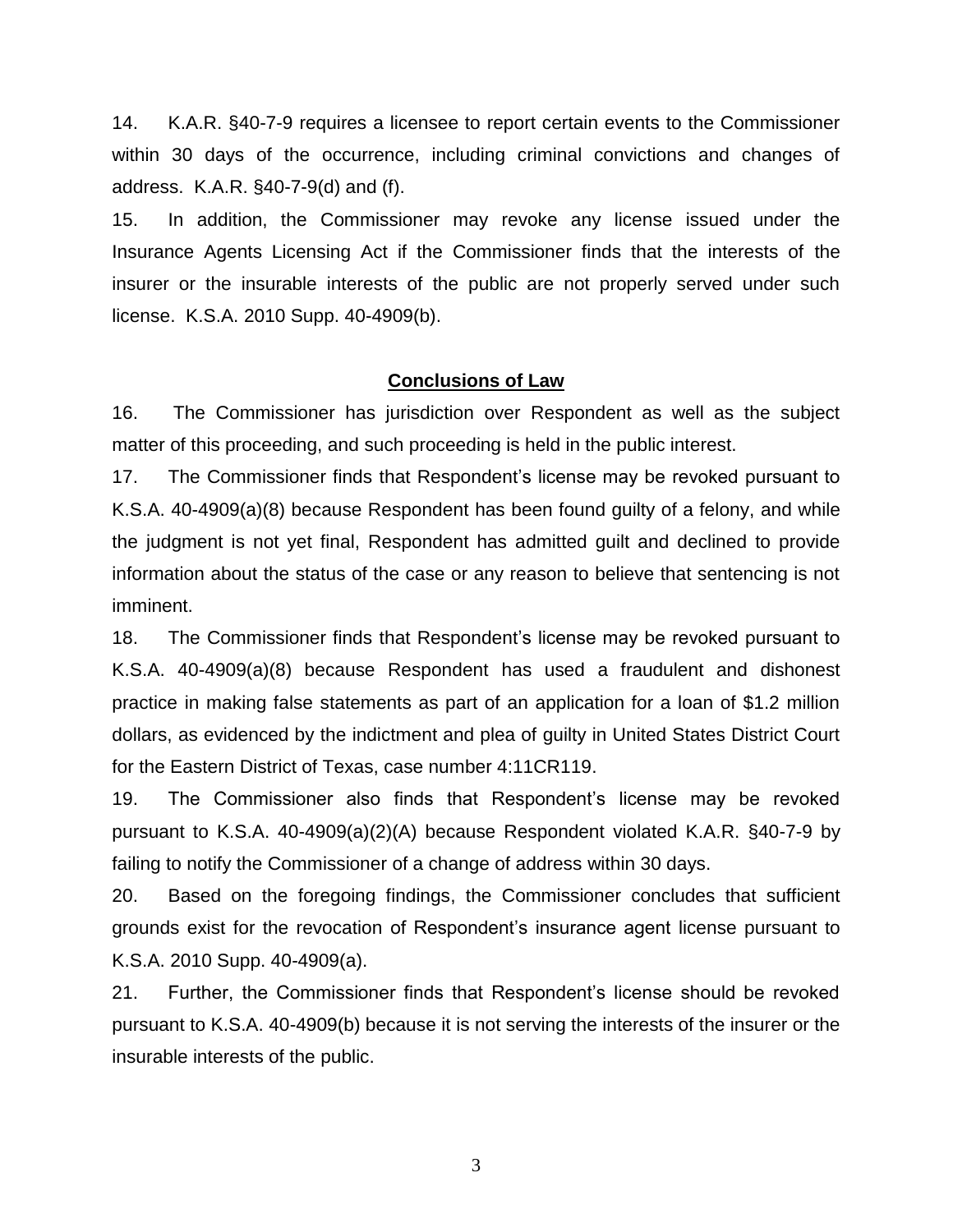22. Based on the facts and circumstances set forth herein, it appears that the use of summary proceedings in this matter is appropriate, in accordance with the provisions set forth in K.S.A. 77-537(a), in that the use of summary proceedings does not violate any provision of the law, the protection of the public interest does not require the KID to give notice and opportunity to participate to persons other than Respondent, and after investigation, KID believes in good faith that the allegations will be supported to the applicable standard of proof.

#### **Policy to be Served**

Before issuing an insurance agent license, the Commissioner must determine that the applicant is qualified and has not committed any act that would be grounds for denial, suspension, or revocation. K.S.A. 40-4905(b). Further, the Commissioner may revoke any license issued under the Insurance Agents Licensing Act if the Commissioner finds that the interests of the insurer or the insurable interests of the public are not properly served under the license. The following action is appropriate to promote the security and integrity of the insurance business and protect insurance consumers by licensing, or continuing to license, persons or entities to sell, solicit, or negotiate insurance in the State of Kansas only if their conduct indicates they are both qualified and trustworthy.

**THE COMMISSIONER OF INSURANCE THEREFORE ORDERS** that the Kansas resident insurance agent's license of **LYSSA S. KEYS KING** is hereby **REVOKED,** and **LYSSA S. KEYS KING** shall **CEASE and DESIST** from the sale, solicitation, or negotiation of insurance, receiving compensation deriving from the sale, solicitation, or negotiation of insurance conducted on and after the effective date of this order, or performing any act toward the solicitation of or transaction of any business of insurance from and after the effective date of this order.

**It is further ordered**, pursuant to KSA 77-415(b)(2)(A), that this order is designated by KID as precedent.

4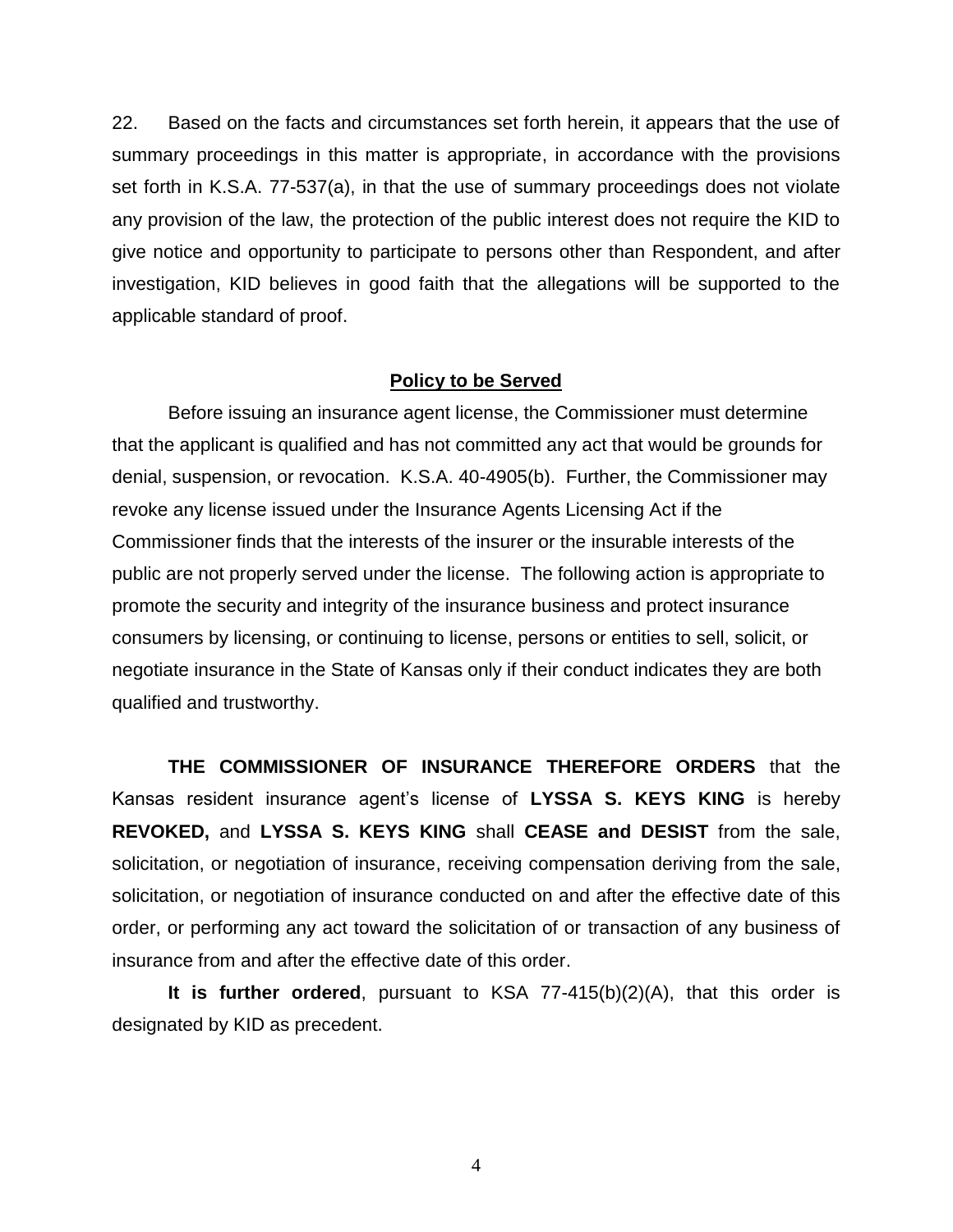## **IT IS SO ORDERED THIS \_\_4th\_\_ DAY OF MA,Y 2012, IN THE CITY OF TOPEKA, COUNTY OF SHAWNEE, STATE OF KANSAS.**



\_/s/ Sandy Praeger\_\_\_\_\_\_\_\_\_\_\_\_\_\_\_\_ Sandy Praeger Commissioner of Insurance

BY:

\_/s/ Zachary J.C. Anshutz\_\_\_\_\_\_\_\_\_\_\_ Zachary J.C. Anshutz General Counsel

### **NOTICE OF RIGHTS TO HEARING AND REVIEW**

**Within fifteen (15) days of the date of service of this Summary Order, Respondent** may submit a written request for a hearing pursuant to K.S.A. 77-537 and K.S.A. 77-542. Any request for a hearing should be addressed to the following:

Zachary J.C. Anshutz, General Counsel Kansas Insurance Department 420 S.W. 9<sup>th</sup> Street Topeka, Kansas 66612

If a hearing is requested, the Kansas Insurance Department will serve notice of the time and place of the hearing and information on procedures, right of representation, and other rights of parties relating to the conduct of the hearing.

**If a hearing is not requested in the time and manner stated above, this Summary Order shall become effective as a Final Order upon the expiration of time for requesting a hearing.** In the event Respondent files a Petition for Judicial Review, pursuant to K.S.A. 77-613(e), the agency officer to be served on behalf of the Kansas Insurance Department is

Zachary J.C. Anshutz, General Counsel Kansas Insurance Department 420 S.W.  $9^{th}$  Street Topeka, Kansas 66612